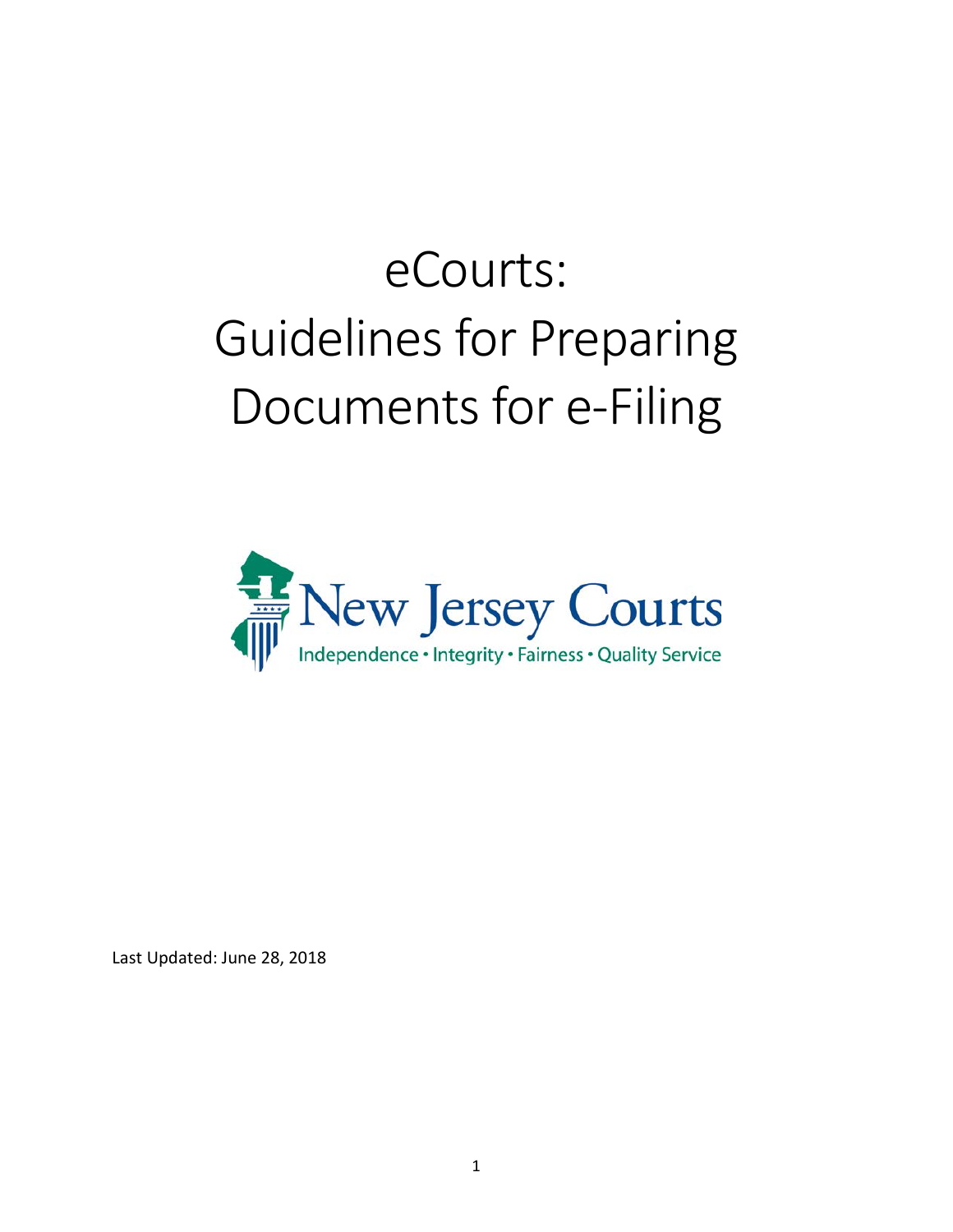# Contents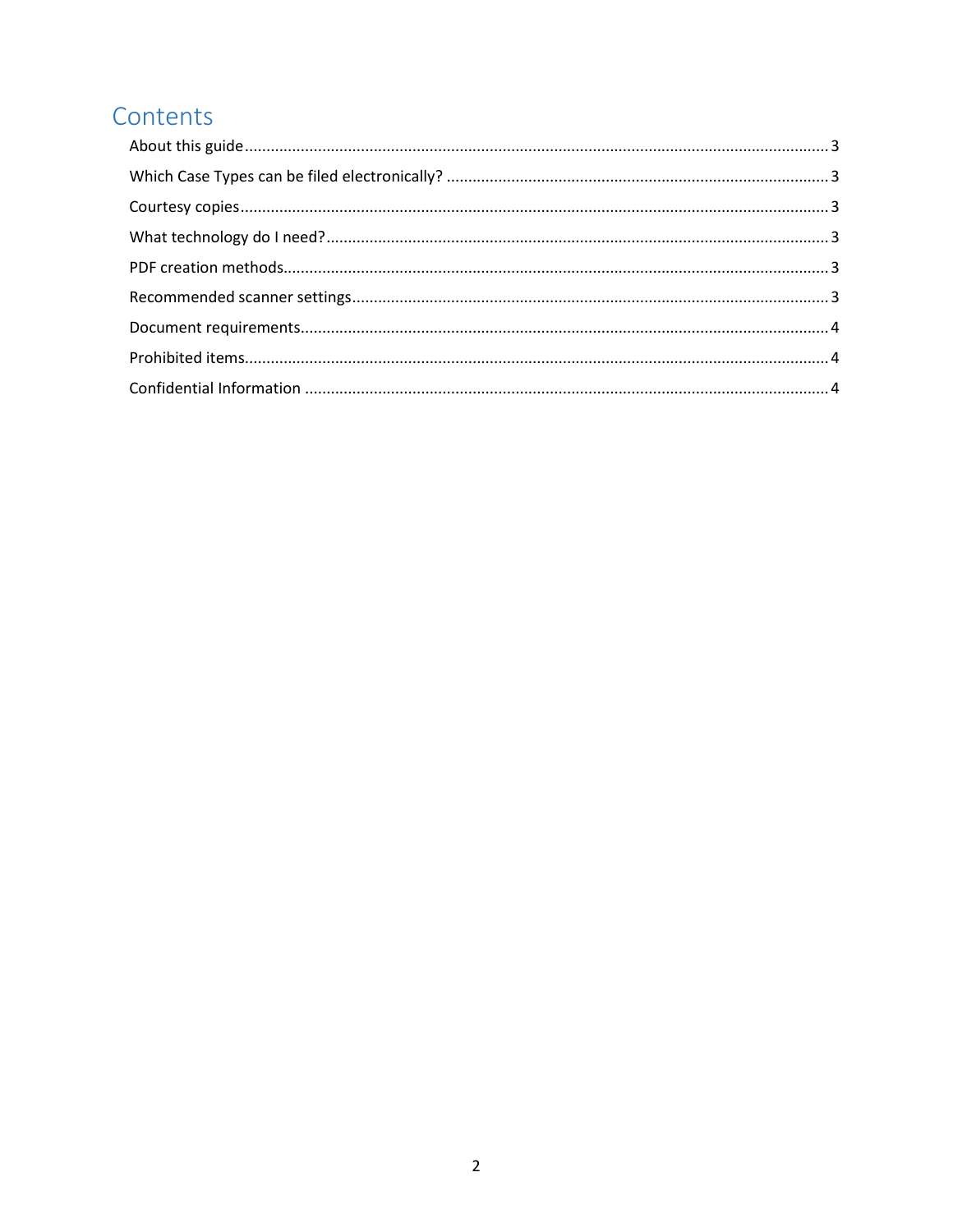# <span id="page-2-0"></span>ABOUT THIS GUIDE

This guide is provided for the convenience of eCourts filers and contains suggestions for preparing documents which will be accepted by the New Jersey electronic filing system: eCourts.

This guide does not cover technical instruction on how to use eCourts or electronic authoring software. The information in this guide should not be relied upon as legal authority and is subject to periodic updates.

#### <span id="page-2-1"></span>WHICH CASE TYPES CAN BE FILED FLECTRONICALLY?

Currently DC, F and L docket types must be filed through eCourts. Exceptions are Name Change complaints and documents with confidential personal identifiers (CPI).

#### <span id="page-2-2"></span>COURTESY COPIES

Please be advised that one paper courtesy copy of all motion-related papers, including briefs, letter memoranda, and proposed orders should be sent by regular mail or hand delivered to chambers marked "Courtesy Copy". Attorneys must ensure that the required courtesy copy is received by the judge within two (2) days of electronically filing the motion-related paper.

### <span id="page-2-3"></span>WHAT TECHNOLOGY DO LNEED?

- 1. Computer with internet connection
- 2. PDF software

# <span id="page-2-4"></span>PDF CREATION METHODS

- **Ideal**: Save or export the source document to PDF format with the Microsoft Word "Save as Adobe PDF" option or with PDF software.
- **Acceptable**: If you do not have an electronic source document, use a scanner to convert paper documents to PDF.

*Note: Electronically converting documents to PDF preserves the text of the source document, making it searchable and resulting in smaller file size.* 

# <span id="page-2-5"></span>RECOMMENDED SCANNER SETTINGS

- 200x200 DPI is a sufficient resolution and will minimize unnecessary file size bloat of higher resolution settings.
- Bi-tonal (black and white) text. Grayscale is not recommended. Color imagery is only suggested if scanning exhibits or documents where color is essential (maps, etc.).
- Scans should be straight. Excessively crooked documents maybe be marked deficient.